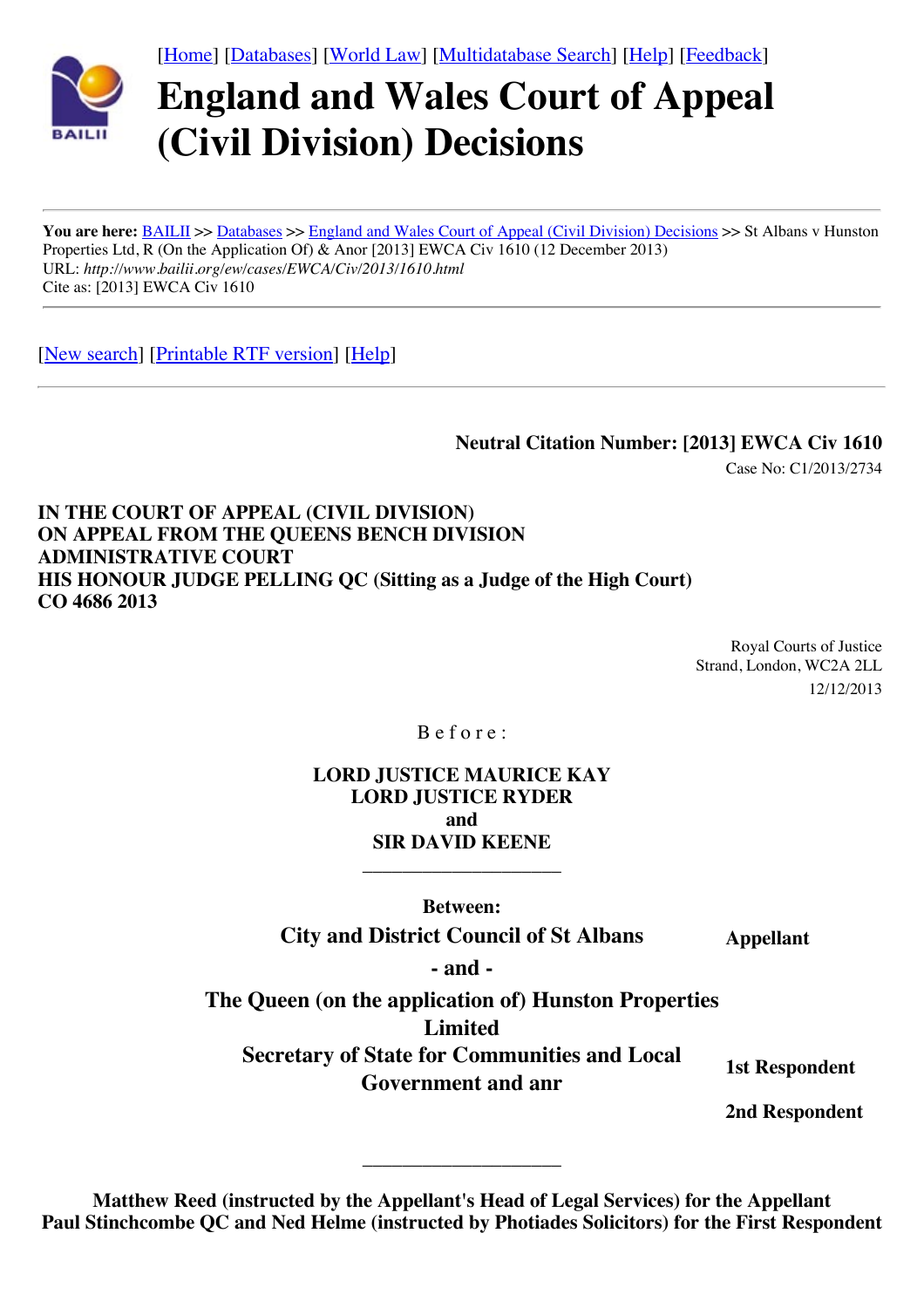## **and (Treasury Solicitors for the Second Respondent). The Second Respondent did not appear.**

## **Hearing date: 20 November 2013**  \_\_\_\_\_\_\_\_\_\_\_\_\_\_\_\_\_\_\_\_

## **HTML VERSION OF JUDGMENT** \_\_\_\_\_\_\_\_\_\_\_\_\_\_\_\_\_\_\_\_

Crown Copyright ©

## **Sir David Keene :**

## Introduction

- 1. This appeal concerns the interpretation of the relatively recent (March 2012) National Planning Policy Framework ("the Framework") and in particular of the policies contained therein in respect of residential development proposals. The issue is one which arises in the situation where, as in the present case and in a number of other planning authority areas, there is not as yet a local plan produced after and in accordance with the Framework.
- 2. Hunston Properties Limited ("Hunston") applied for outline planning permission for the construction of 116 dwellings, a care home and some associated facilities on five hectares of agricultural land within the district of St Albans. Permission was refused by the District Council, now the appellant, principally on the ground that the site was almost entirely within the Metropolitan Green Belt. Hunston appealed under Section 78 of the Town and Country Planning Act 1990 ("the 1990 Act") and, simplifying the history of the matter, the appeal was dismissed on 12 March 2013 by an inspector appointed by the Secretary of State. Hunston then challenged that decision in the Administrative Court under Section 288 of the 1990 Act. H.H. Judge Pelling QC, sitting as a judge of the High Court, quashed the inspector's decision, and the Council now appeals with permission granted by Sullivan LJ. The Secretary of State appeared by counsel in the Administrative Court to resist the Section 288 challenge but seeks to play no part in these appeal proceedings.
- 3. I note the basis on which Sullivan LJ gave permission to appeal. He said that he was not persuaded that the appeal had a real prospect of success, but he found there to be a compelling reason for the appeal to be heard so that there could be a "definitive answer to the proper interpretation of paragraph 47" of the Framework, and in particular the interrelationship between the first and second bullet points in that paragraph.

#### Policy Context

4. The Framework was published by the Government in order to set out its planning policies for England, so as to give guidance to local planning authorities and other decisions-makers in the planning system. It was seen by the Minister for Planning as simplifying national planning guidance "by replacing over a thousand pages of national policy with around fifty, written simply and clearly." Unhappily, as this case demonstrates, the process of simplification has in certain instances led to a diminution in clarity. It will be necessary to set out the wording of paragraph 47 of the Framework very soon in this judgment. I have to say that I have not found arriving at "a definitive answer" to the interpretative problem an easy task, because of ambiguity in the drafting. In such a situation, where one is concerned with non-statutory policy guidance issued by the Secretary of State, it would seem sensible for the Secretary of State to review and to clarify what his policy is intended to mean. Nonetheless, the Supreme Court in *Tesco Stores Ltd -v- Dundee City Council* [\[2012\] UKSC 13](http://www.bailii.org/uk/cases/UKSC/2012/13.html) has emphasised that policy statements are to be interpreted objectively by the court in accordance with the language used and in its proper context, so that the meaning of the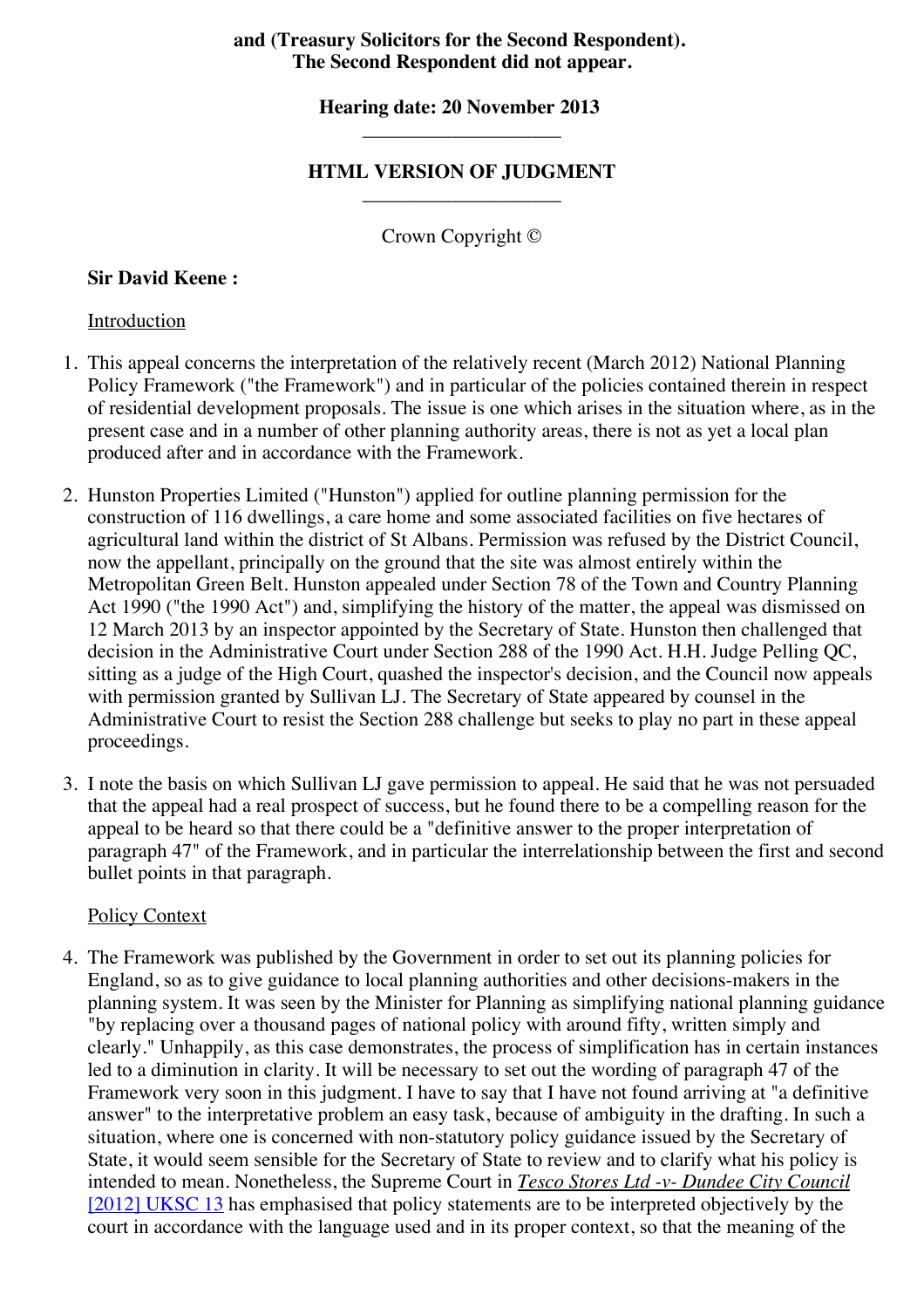policy is for the courts, even if the application of the policy is for planning authorities and other planning decision-makers: see paragraphs 18 and 19. That case was concerned with policy in a statutory development plan, but it would seem difficult to distinguish between such a policy statement and one contained in non-statutory national policy guidance. I accept, therefore, as do the parties to this appeal, that it is for this court to seek to arrive at the appropriate meaning of paragraph 47 of the Framework.

- 5. That paragraph begins the section of the Framework entitled "Delivering a wide choice of high quality homes." Insofar as material for present purposes, it reads as follows:
	- "47. To boost significantly the supply of housing, local planning authorities should:
		- Use their evidence base to ensure that their Local Plan meets the full, objectively assessed needs for market and affordable housing in the housing market area, as far as is consistent with the policies set out in this Framework, including identifying key sites which are critical to the delivery of the housing strategy over the plan period;
		- Identify and update annually a supply of specific deliverable sites sufficient to provide five years worth of housing against their housing requirements with an additional buffer of 5% (moved forward from later in the plan period) to ensure choice and competition in the market for land. Where there has been a record of persistent under delivery of housing, local planning authorities should increase the buffer to 20% (moved forward from later in the plan period) to provide a realistic prospect of achieving the planned supply and to ensure choice and competition in the market for land."

These are the two bullet points referred to by Sullivan LJ.

- 6. There is no doubt, that in proceeding their local plans, local planning authorities are required to ensure that the "full objectively assessed needs" for housing are to be met, "as far as is consistent with the policies set out in this Framework". Those policies include the protection of Green Belt land. Indeed, a whole section of the Framework, Section 9, is devoted to that topic, a section which begins by saying "The Government attaches great importance to Green Belts": Paragraph 79. The Framework seems to envisage some review in detail of Green Belt boundaries through the new Local Plan process, but states that "the general extent of Green Belts across the country is already established." It seems clear, and is not in dispute in this appeal, that such a Local Plan could properly fall short of meeting the "full objectively assessed needs" for housing in its area because of the conflict which would otherwise arise with policies on the Green Belt or indeed on other designations hostile to development, such as those on Areas of Outstanding Natural Beauty or National Parks. What is likely to be significant in the preparation of this Local Plan for the district of St Albans is that virtually all the undeveloped land in the district outside the built up areas forms part of the Metropolitan Green Belt.
- 7. However, no such new Local Plan for this district currently exists. There remains the old-style Local Plan, the St. Albans City and District Local Plan Review, dating from 1994, but it is not suggested that its contents insofar as they deal with housing land requirements are of any relevance today. The most recent policy document containing a quantified assessment of such requirements in the district was the East of England Plan, which contained a figure of 360 dwelling units per annum, but that Plan was revoked on the 3 January 2013, in accordance with the Government's move away from strategically based figures. Thus, as the inspector in the present case put it:

"there is a policy vacuum in terms of the housing delivery target." [paragraph 23]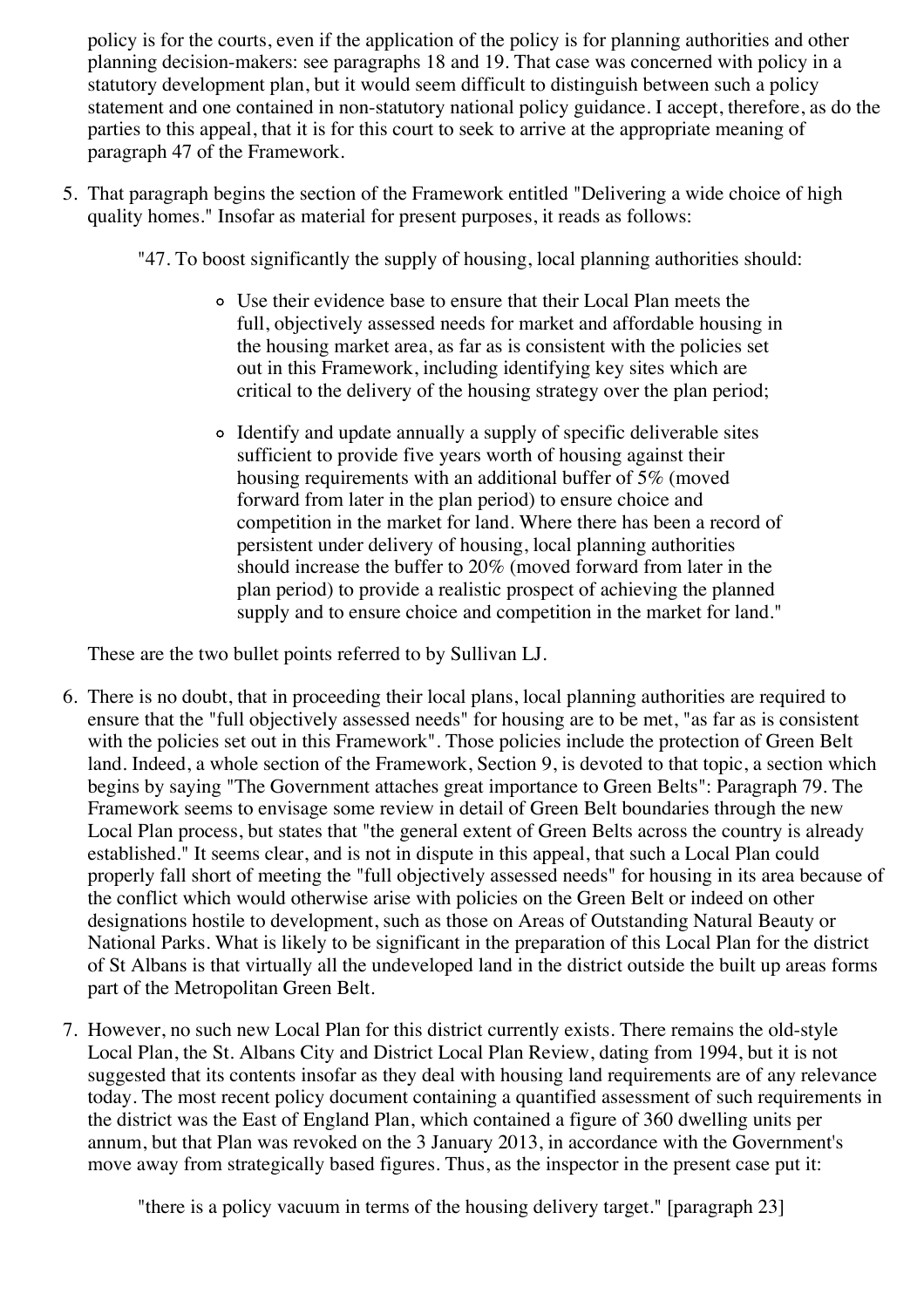- 8. The appellant Council resolved on 17 January 2013 that the target of 360 dwellings per annum from 2001 to 2021 remained the most appropriate interim housing target for housing land supply purposes.
- 9. There are a number of other policies in the Framework which are of relevance. At paragraph 13 it states that the Framework:

"constitutes guidance for local planning authorities and decision-takers both in drawing up plans and as a material consideration in determining applications."

Paragraph 14 begins by saying that:

"At the heart of the National Planning Policy Framework is a presumption in favour of sustainable development, which should be seen as a golden thread running through both plan-making and decision-taking."

It goes on in that same paragraph to spell out what that means for plan-making and for decisiontaking. In respect of the latter, it sets out two bullet points. The first deals with cases where there is a development plan. The second is relevant to the present appeal:

"where the development plan is absent, silent or relevant policies are out-of-date, [it means] granting permission unless:

any adverse impacts of doing so would significantly and demonstrably outweigh the benefits, when assessed against the policies in this Framework taken as a whole;

or

specific policies in this Framework indicate development should be restricted."

A footnote, no.9, gives examples of such policies as are meant by that last sentence, including policies relating to land designated as Green Belt.

10. As I have already said, the Framework includes specific policies to protect Green Belt land. Paragraphs 87 and 88 are of particular relevance. They state:

> "87. As with previous Green Belt policy, inappropriate development is, by definition, harmful to the Green Belt and should not be approved except in very special circumstances.

88. When considering any planning application, local authorities should ensure that substantial weight is given to any harm to the Green Belt. 'Very special circumstances' will not exist unless the potential harm to the Green Belt by reason of inappropriateness, and any other harm, is clearly outweighed by other considerations."

The Framework does not seek to define further what "other considerations" might outweigh the damage to the Green Belt, but in principle there seems no reason why in certain circumstances a shortfall in housing land supply might not do so.

# The Planning Appeal and the Inspector's Decision

11. It was agreed at the planning inquiry that the proposed development on this site would constitute inappropriate development in the Green Belt. The inspector noted that, by virtue of paragraph 87 of the Framework, it should not be permitted except in very special circumstances. That led her to the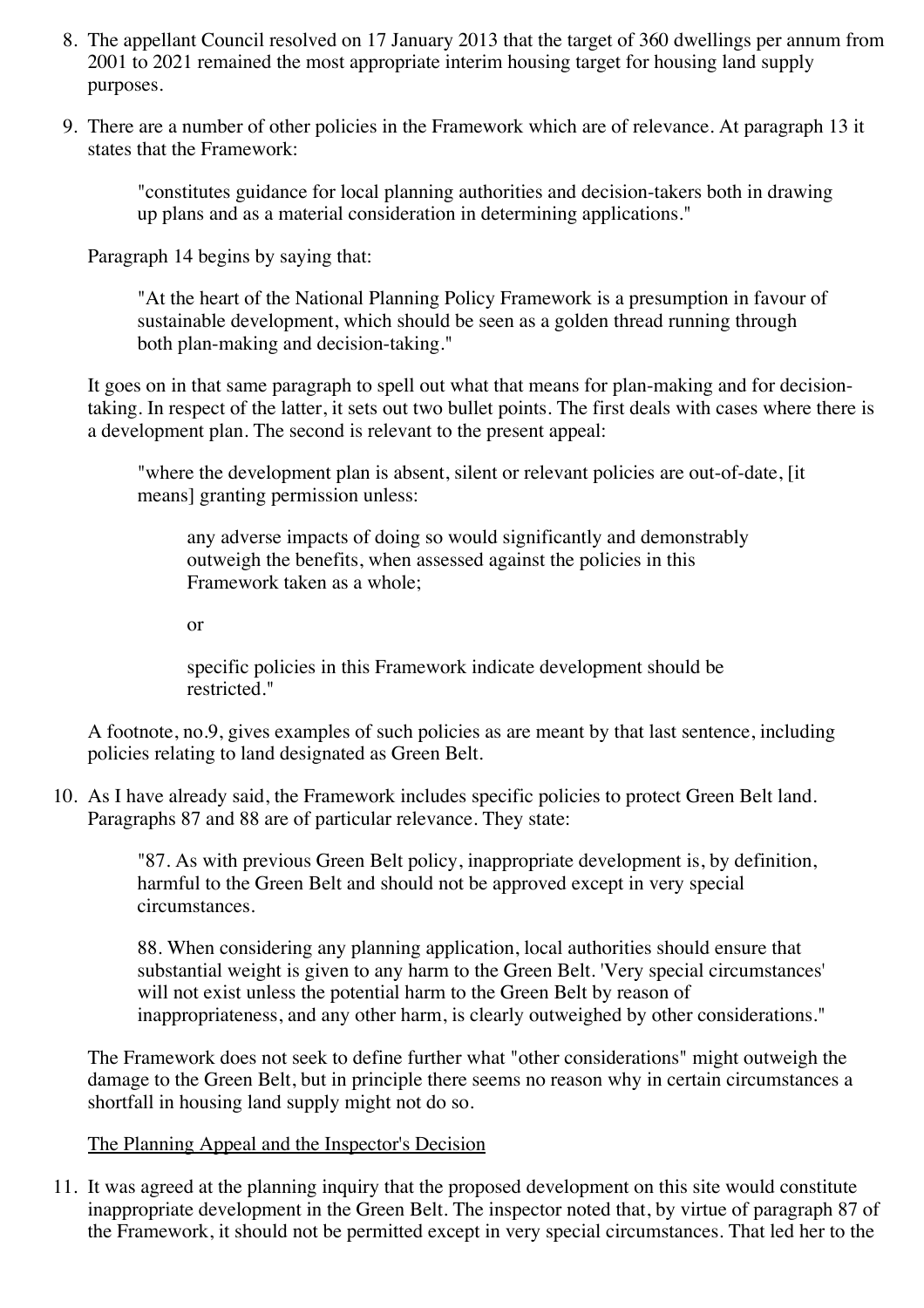topic of housing land supply.

- 12. The inspector referred to paragraph 47 of the Framework and then considered the development plan position. She observed that there was "no definitive housing delivery requirement" in any relevant plan (paragraph 24 of decision letter). She described the Department for Communities and Local Government ("DCLG") 2008 projections of new households as providing the most up-to-date figures. They gave a projection of 688 new households per annum in this district. Hunston contended for various upwards adjustments of that annual figure, but even without those it can be seen that arithmetically the projection produced a five year requirement of 3,440 dwelling units. Hunston's figure was 3,600 units.
- 13. However, the inspector regarded such figures as failing to take account of the constraints on development within the district, particularly the Green Belt. She noted that the old East of England (regional) Plan had reflected such constraints and had come up with its figure of 360 units per annum:

"26… striking a balance of the social, economic and environmental objectives with the aim of achieving sustainable development. The balance was evidence based, consulted upon, subject to a sustainability appraisal, justified and publically examined."

The inspector added that there was no evidence to suggest that the constraints would be any less applicable now, and at paragraph 29 she said that the figure in the East of England Plan (the RSS):

"29. … provided housing requirements for the period to 2021 and took account of the severe constraints in the District. It provides the only figure that has been scrutinised through the independent examination process. Government policy aims for localism rather than top down set targets but there was nothing to indicate that the constraints identified in the RSS process are reduced because the RSS is no longer extant."

14. Consequently, the inspector concluded as follows on housing need:

"At this time and in the absence of an identified need that takes account of any constraints to development and acknowledging the age of the RSS data, and the fact that the RSS has now been revoked, I consider it is reasonable that the annual housing target should have regard to constraints in the district and be that which takes them into account. As resolved by the Council on 17 January 2013, provision should be made for a minimum of 360 residential units per annum on specific deliverable sites." (Paragraph 30)

15. On the supply side of the exercise, the District Council put forward a figure of 2183 dwelling unit sites available within five years. On analysis, the inspector found that that was too high by about 100 units, but nonetheless it meant that there was a supply of housing land in excess of the five year requirement if that was put at 360 dwellings per annum. As a five year total, she appears to have put the total five year housing land supply at about 2080 units. Thus the inspector at paragraph 67 concluded:

"67. Additional delivery of housing would be of value as would the proposed affordable housing provision whether at 35% or 53%. Nevertheless, the five year housing land supply has been found to be robust even if the delivery may not be as high as the Council advises on some sites. A 5% buffer over and above the five year supply has been found to be appropriate and there is a realistic prospect that adequate provision has been made for the delivery of five years plus 5% supply of housing land. Therefore the supply of additional housing on a greenfield Green Belt site is not afforded weight."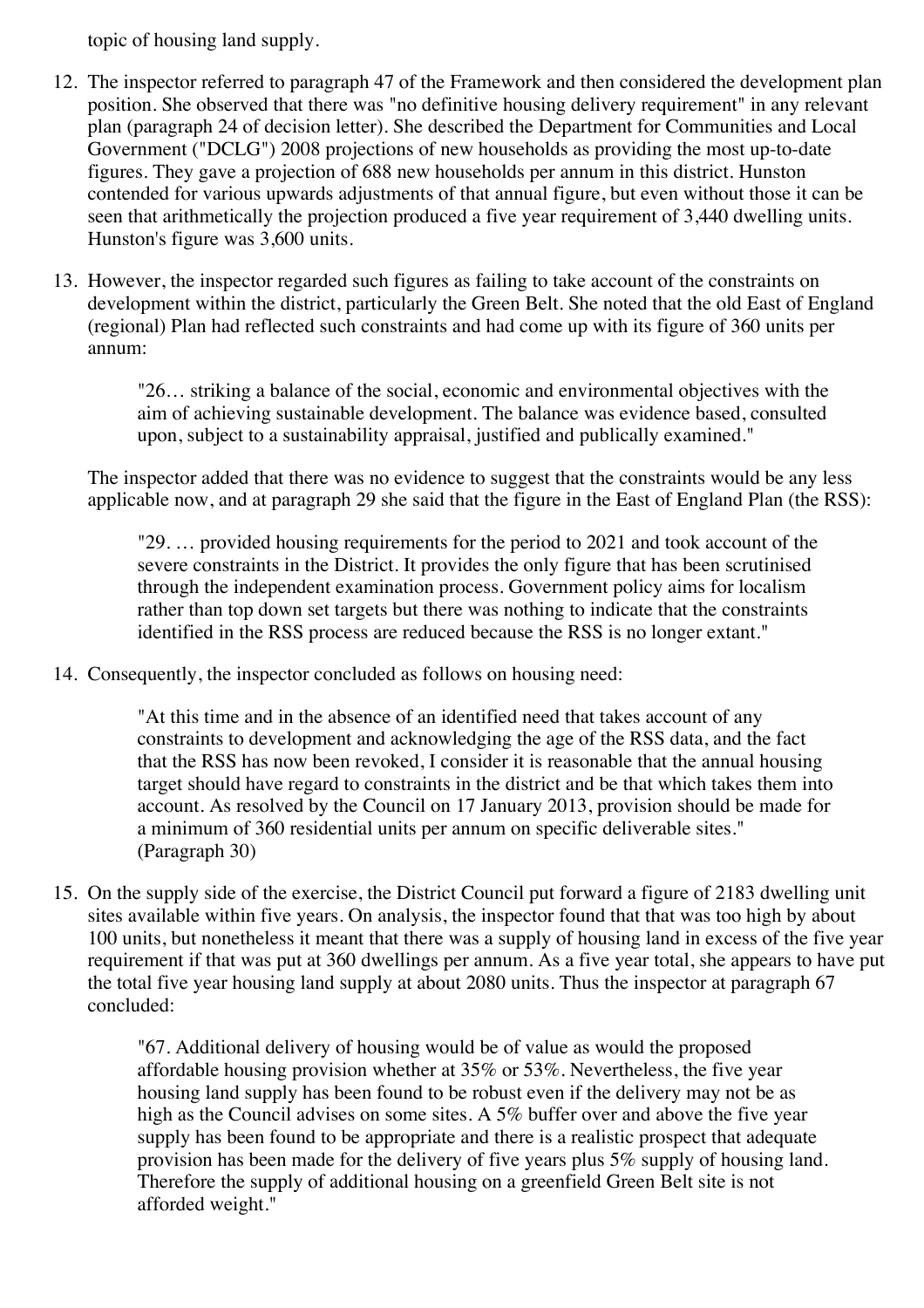16. The inspector in her overall conclusion on the residential development gave weight to certain factors, but said:

> "However, in the absence of an identified need for the release of a greenfield Green Belt site, the substantial harm to the Green Belt and significant harm to the character and appearance of the countryside are not clearly outweighed by the other material considerations either individually or as a whole. Therefore the very special circumstances necessary to justify the inappropriate residential development in the Green Belt do not exist." (Paragraph 71)

She added that the development would be contrary to Local Plan policies and to Government policy in the Framework, and consequently she dismissed the appeal.

## The High Court Decision

- 17. In the Section 288 proceedings it was argued by Hunston that the inspector had erred by failing to identify the "full objectively assessed needs" for housing in the area, as required by the first bullet point in paragraph 47 of the Framework, and had failed, in this situation where there was no new Local Plan containing housing requirements, to recognise the shortfall between those needs and the supply of housing sites. Had she adopted the correct policy approach, she might have found that very special circumstances, sufficient to outweigh the contribution of the appeal site to the Metropolitan Green Belt, existed. Thus she erred in law.
- 18. The deputy judge accepted this argument. In his judgment at paragraph 28 he said:

"28. Where it is being contended that very special circumstances exist because of a shortfall caused by the difference between the full objectively assessed needs for market and affordable housing and that which can be provided from the supply of specific deliverable sites identified by the relevant planning authority, I do not see how it can be open to a LPA or Inspector to reach a conclusion as to whether that very special circumstance had been made out by reference to a figure that does not even purport to reflect the full objectively assessed needs for market and affordable housing applicable at the time the figure was arrived at."

He went on to add:

"A figure that takes account of constraints should not have any role to play in assessing an assertion by an applicant in the position of HPL that an actual housing requirement has not been met."

He observed that the Framework did not encourage the use of need figures derived from such earlier regional plans as the East of England Plan, as it could have done if it had been intended by the government that such should be the approach where a new Local Plan prepared in accordance with the Framework had not been adopted.

19. The District Council had relied upon the wording of the first bullet point in paragraph 47 of the Framework and in particular the words about meeting the housing needs "as far as is consistent with the policies set out in this Framework." The Council contended that this justified the inspector's use of figures for housing needs which reflected the very substantial constraints on development within this district. The judge rejected that argument, commenting at paragraph 29:

"… the suggestion that the words "… *in so far as is consistent with the policies set out in this Framework*..." requires or permits a decision maker to adopt an old RSS figure is unsustainable as a matter of language. That language requires that the decision maker considers each application or appeal on its merits. Having identified the full objectively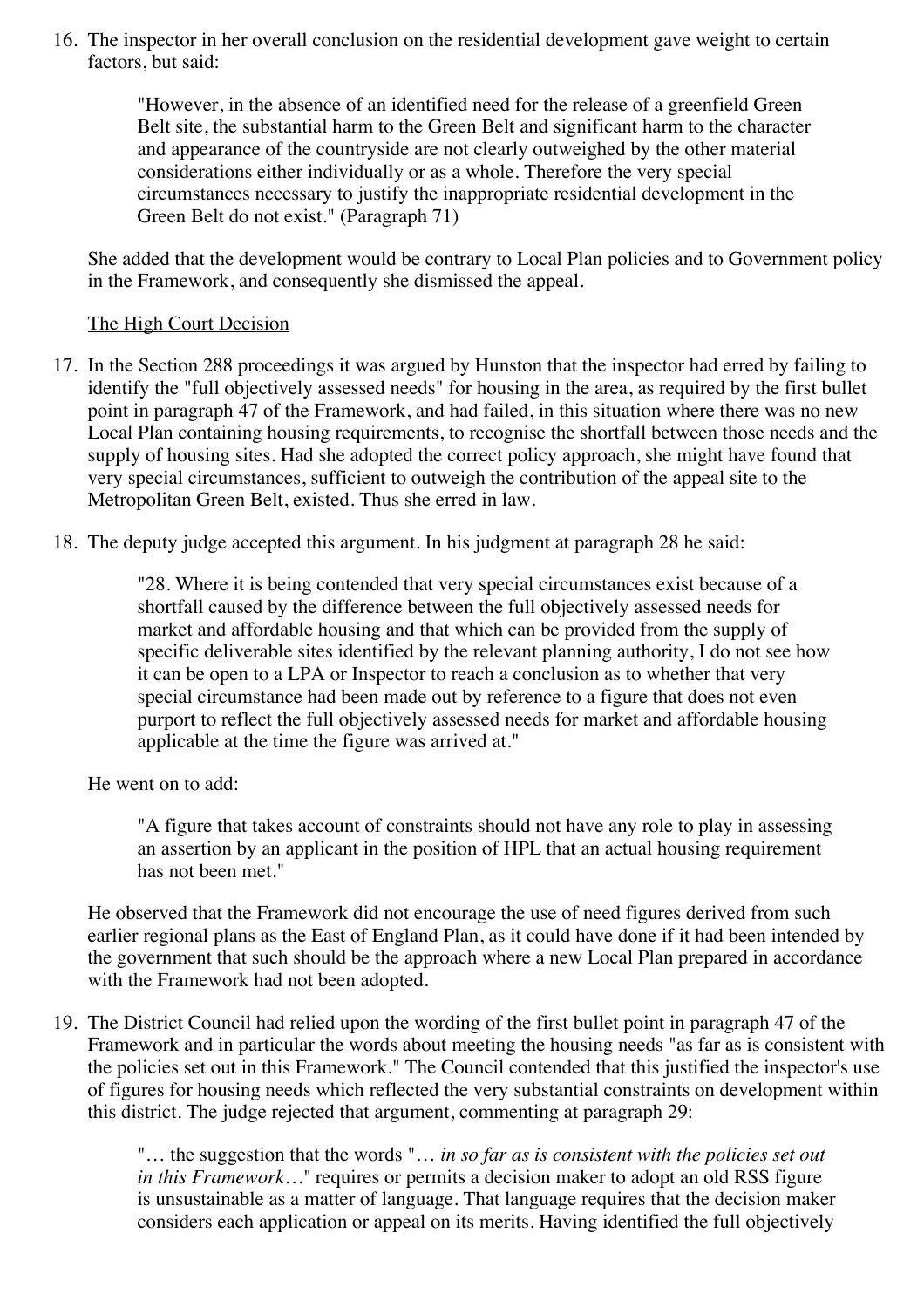assessed needs figure the decision maker must then consider the impact of the other policies set out in the NPPF…

…

… It is entirely circular to argue that there are no very special circumstances based on objectively assessed but unfulfilled need that can justify development in the Green Belt by reference to a figure that has been arrived at under a revoked policy which was arrived at taking account of the need to avoid development in the Green Belt."

20. He concluded that the inspector's approach had been wrong in law. The proper approach was to assess need, then identify the unfulfilled need having regard to the supply of specific deliverable sites, and then to decide whether fulfilling the need (plus any other factors in favour of permission) clearly outweighed the harm which would be caused to the Green Belt. As he rightly said, that final stage involved planning judgment, which was not for the court. As a result he quashed the inspector's decision.

## **Discussion**

- 21. In essence, the issue is the approach to be adopted as a matter of policy towards a proposal for housing development on a Green Belt site where the housing requirements for the relevant area have not yet been established by the adoption of a Local Plan produced in accordance with the policies in the Framework. Such development is clearly inappropriate development in the Green Belt and should only be granted planning permission if "very special circumstances" can be demonstrated. That remains government policy: paragraph 87 of the Framework. In principle, a shortage of housing land when compared to the needs of an area is capable of amounting to very special circumstances. None of these propositions is in dispute.
- 22. Neither party before us sought to take issue with the inspector's findings as to the supply of housing land over the five year period in this district. But, as will be evident from the earlier passages in this judgment, the inspector found that there was no shortfall in the supply because she regarded it as necessary to identify a housing requirement figure which reflected the constraints on built development in the district generally which resulted from the extensive areas of Green Belt there. The best she felt she could do was to adopt the earlier East of England Plan figure which, though in a revoked plan, sought to take account of such constraints. Was she entitled to do so?
- 23. The appellant Council contends that she was. On its behalf Mr. Reed emphasises the close links between the first two bullet points of paragraph 47 of the Framework (which I will number 47(1) and (2) for the sake of convenience.) Paragraph 47(2) requires there to be five years supply of housing sites, that is to say a supply sufficient to meet a local planning authority's housing requirements for five years. But to discover what is meant by the reference to housing requirements, one has to go to paragraph 47(1), and while that refers to "the full objectively assessed needs," it also adds the qualification "as far as is consistent with the policies set out in this Framework." That, it is submitted, means that one has to take into account such policies as those on the protection of the Green Belt. The qualification does not relate solely to the process of producing a Local Plan. Paragraph 47(1) has to be read as a whole and, if one goes to it as Hunston do for the reference to "full objectively assessed needs" when dealing with a development control decision, one must take on board the qualification as well. One cannot rely on the objectively assessed needs part without having regard to the reference to policy constraints.
- 24. The Council contends that the inspector used the former East of England plan figure for housing requirements while recognising that it was not ideal. But she was doing her best to arrive at an assessment which reflected the whole of paragraph 47(1) and not just part of it, so as to include the constraints flowing from other policies as well as the household projections. The mere fact that this was a development control situation as opposed to local plan formulation does not, it is said,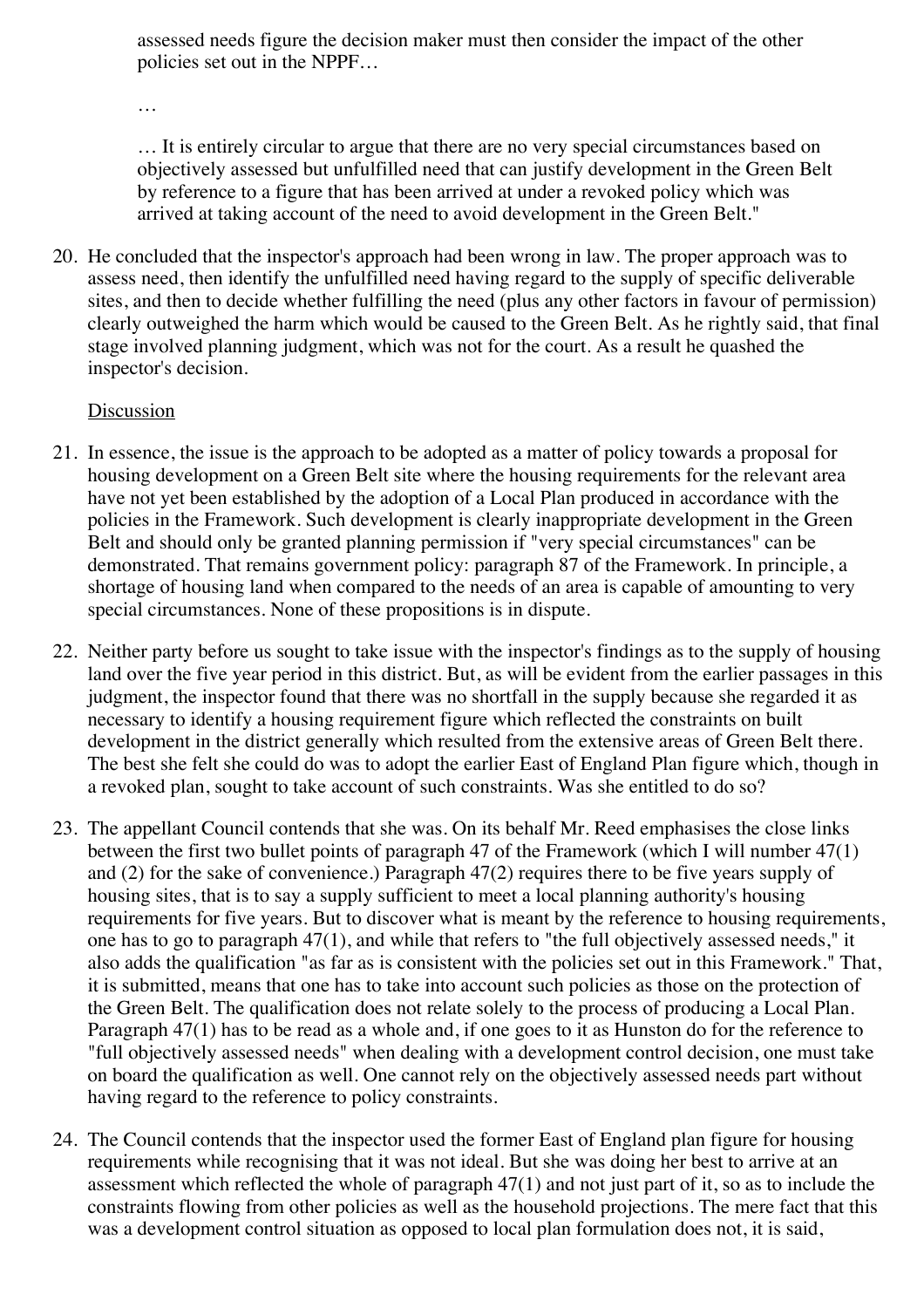undermine the need to reflect the whole of paragraph 47(1). The policies in the Framework provide guidance, as paragraph 13 states, both for the drawing up of plans and in the determination of planning applications.

25. I see the force of these arguments, but I am not persuaded that the inspector was entitled to use a housing requirement figure derived from a revoked plan, even as a proxy for what the local plan process may produce eventually. The words in paragraph 47(1), "as far as is consistent with the policies set out in this Framework" remind one that the Framework is to be read as a whole, but their specific role in that sub-paragraph seems to me to be related to the approach to be adopted in producing the Local Plan. If one looks at what is said in that sub-paragraph, it is advising local planning authorities:

> "to ensure that their Local Plan meets the full, objectively assessed needs for market and affordable housing in the housing market area, as far as is consistent with the policies set out in this Framework."

That qualification contained in the last clause quoted is not qualifying housing needs. It is qualifying the extent to which the Local Plan should go to meet those needs. The needs assessment, objectively arrived at, is not affected in advance of the production of the Local Plan, which will then set the requirement figure.

- 26. Moreover, I accept Mr Stinchcombe QC's submissions for Hunston that it is not for an inspector on a Section 78 appeal to seek to carry out some sort of local plan process as part of determining the appeal, so as to arrive at a constrained housing requirement figure. An inspector in that situation is not in a position to carry out such an exercise in a proper fashion, since it is impossible for any rounded assessment similar to the local plan process to be done. That process is an elaborate one involving many parties who are not present at or involved in the Section 78 appeal. I appreciate that the inspector here was indeed using the figure from the revoked East of England Plan merely as a proxy, but the government has expressly moved away from a "top-down" approach of the kind which led to the figure of 360 housing units required per annum. I have some sympathy for the inspector, who was seeking to interpret policies which were at best ambiguous when dealing with the situation which existed here, but it seems to me to have been mistaken to use a figure for housing requirements below the full objectively assessed needs figure until such time as the Local Plan process came up with a constrained figure.
- 27. It follows from this that I agree with the judge below that the inspector erred by adopting such a constrained figure for housing need. It led her to find that there was no shortfall in housing land supply in the district. She should have concluded, using the correct policy approach, that there was such a shortfall. The supply fell below the objectively assessed five year requirement.
- 28. However, that is not the end of the matter. The crucial question for an inspector in such a case is not: is there a shortfall in housing land supply? It is: have very special circumstances been demonstrated to outweigh the Green Belt objection? As Mr Stinchcombe recognised in the course of the hearing, such circumstances are not automatically demonstrated simply because there is a less than a five year supply of housing land. The judge in the court below acknowledged as much at paragraph 30 of his judgment. Self-evidently, one of the considerations to be reflected in the decision on "very special circumstances" is likely to be the scale of the shortfall.
- 29. But there may be other factors as well. One of those is the planning context in which that shortfall is to be seen. The context may be that the district in question is subject on a considerable scale to policies protecting much or most of the undeveloped land from development except in exceptional or very special circumstances, whether because such land is an Area of Outstanding Natural Beauty, National Park or Green Belt. If that is the case, then it may be wholly unsurprising that there is not a five year supply of housing land when measured simply against the unvarnished figures of household projections. A decision-maker would then be entitled to conclude, if such were the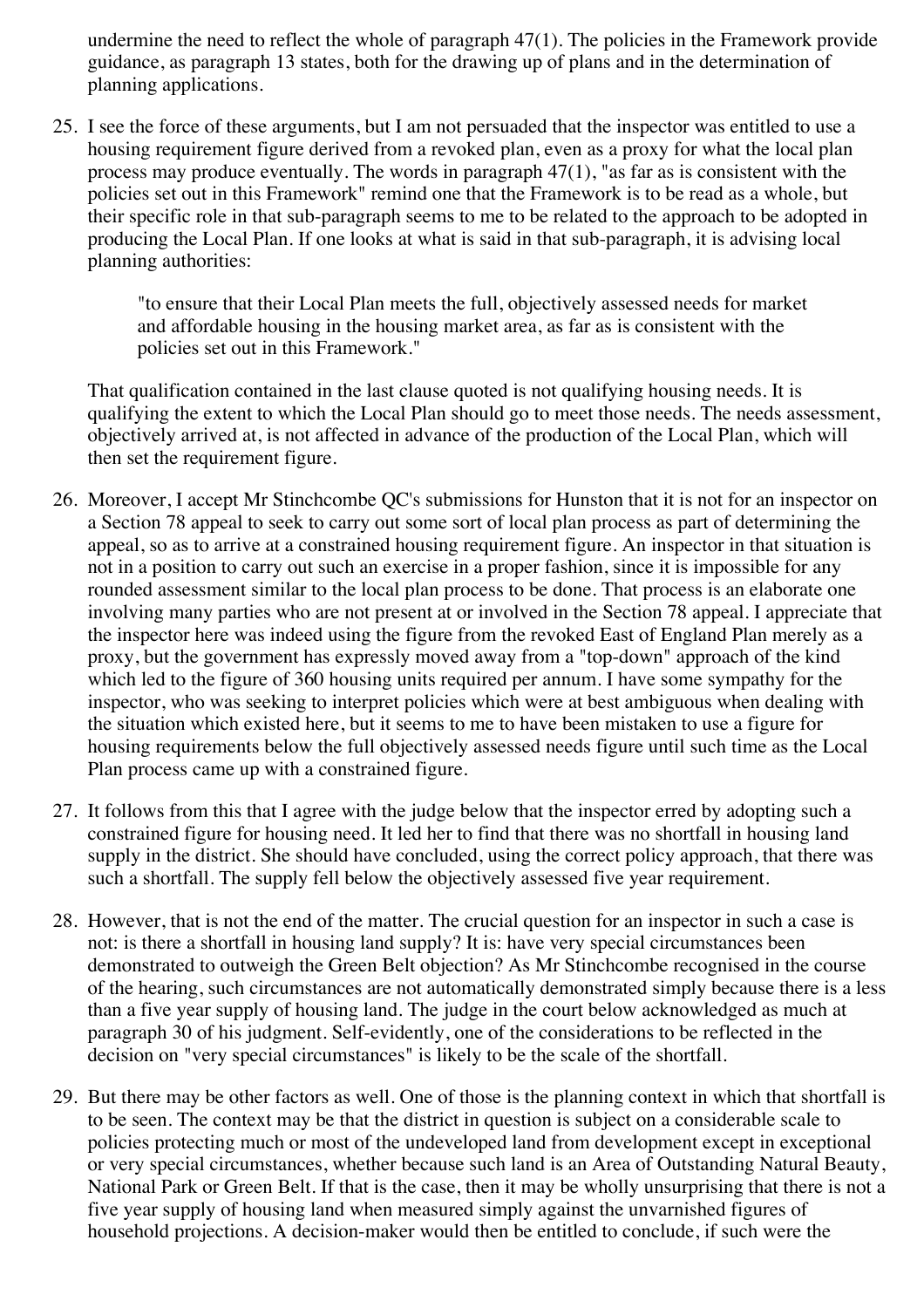planning judgment, that some degree of shortfall in housing land supply, as measured simply by household formation rates, was inevitable. That may well affect the weight to be attached to the shortfall.

- 30. I therefore reject Mr Stinchcombe's submission that it is impossible for an inspector to take into account the fact that such broader, district-wide constraints exist. The Green Belt may come into play both in that broader context and in the site specific context where it is the trigger for the requirement that very special circumstances be shown. This is not circular, nor is it doublecounting, but rather a reflection of the fact that in a case like the present it is not only the appeal site which has a Green Belt designation but the great bulk of the undeveloped land in the district outside the built-up areas. This is an approach which takes proper account of the need to read the Framework as a whole and indeed to read paragraph 47 as a whole. It would, in my judgment, be irrational to say that one took account of the constraints embodied in the polices in the Framework, such as Green Belt, when preparing the local plan, as paragraph 47(1) clearly intends, and yet to require a decision-maker to close his or her eyes to the existence of those constraints when making a development control decision. They are clearly relevant planning considerations in both exercises.
- 31. There seemed to be some suggestion by Hunston in the course of argument that a local planning authority, which did not produce a local plan as rapidly as it should, would only have itself to blame if the objectively-assessed housing need figures produced a shortfall and led to permission being granted on protected land, such as Green Belt, when that would not have happened if there had been a new-style local plan in existence. That is not a proper approach. Planning decisions are ones to be arrived at in the public interest, balancing all the relevant factors and are not to be used as some form of sanction on local councils. It is the community which may suffer from a bad decision, not just the local council or its officers.
- 32. Where this inspector went wrong was to use a quantified figure for the five year housing requirement which departed from the approach in the Framework, especially paragraph 47. On the figures before her, she was obliged (in the absence of a local plan figure) to find that there was a shortfall in housing land supply. However, decision-makers in her position, faced with their difficult task, have to determine whether very special circumstances have been shown which outweigh the contribution of the site in question to the purposes of the Green Belt. The ultimate decision may well turn on a number of factors, as I have indicated, including the scale of the shortfall but also the context in which that shortfall is to be seen, a context which may include the extent of important planning constraints in the district as a whole. There may be nothing special, and certainly nothing "very special" about a shortfall in a district which has very little undeveloped land outside the Green Belt. But ultimately that is a matter of planning judgment for the decisionmaker.

#### **Conclusion**

33. The inspector did err in law in the approach she adopted to calculating the housing land requirement over the five year period. I would therefore quash her decision. The Section 78 appeal will consequently have to be redetermined in accordance with the guidance in this judgment, if my Lords agree. I would dismiss this appeal.

# **Lord Justice Ryder:**

34. I agree.

# **Lord Justice Maurice Kay:**

35. I also agree.